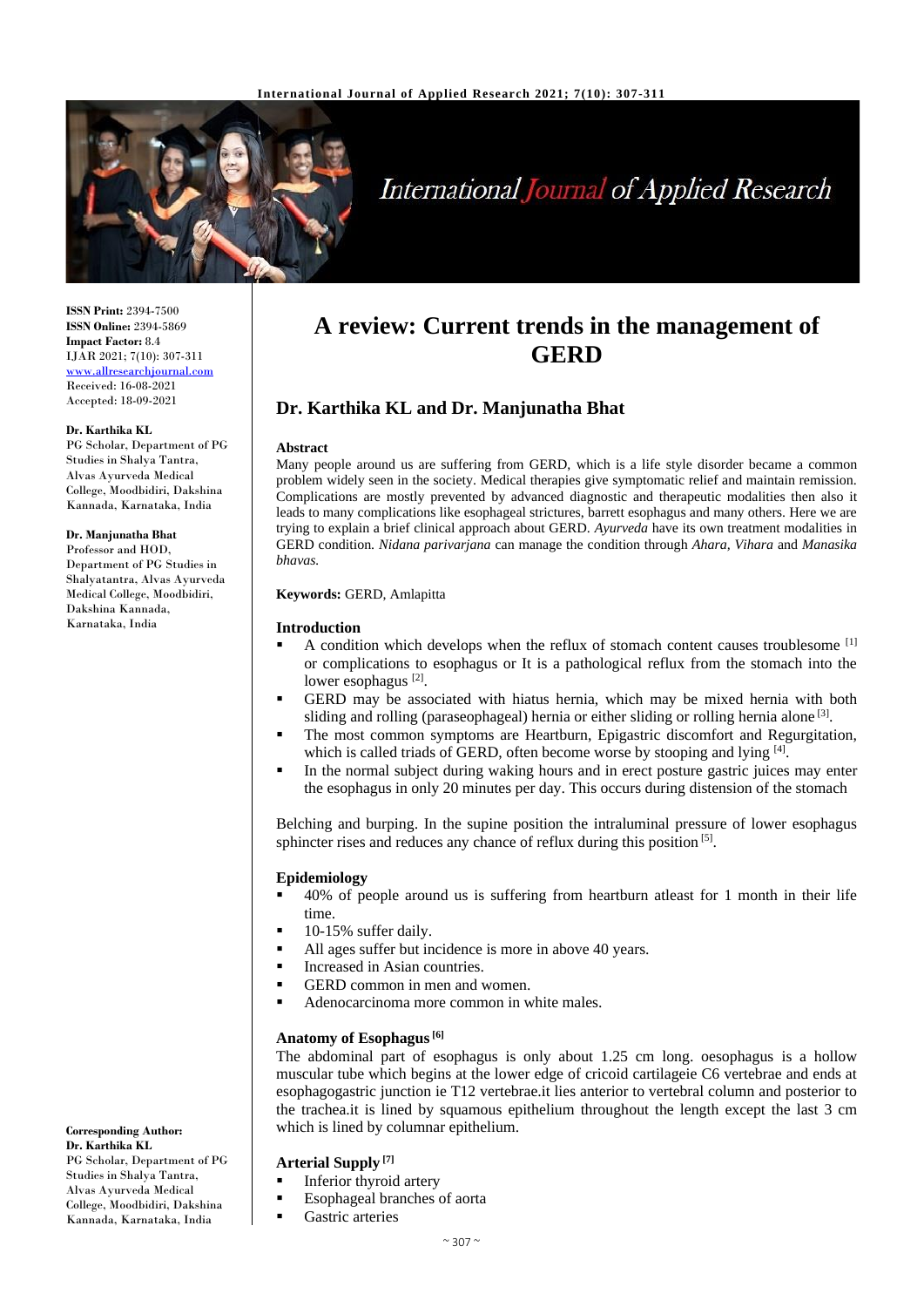**Inferior phrenic arteries** 

#### **Venous and Nervous Drainage [8]**

- **■** Inferior thyroid vein
- Coronary vein
- Brachiocephalic vein
- **•** Splenic vein
- **•** Left hemiazygos vein
- **Inferior phrenic nerve**
- **EXALUS** Azygous vein

#### **Lymphatic Drainage [9]**

Lymphatic arrangement in esophagus is longitudinal and so spread of carcinoma to distant lymph node occurs early Lymphatic arrangement in esophagus is longitudinal and so spread of carcinoma to distant lymph node occurs early.

Lymphatic arrangement in esophagus is longitudinal and so spread of carcinoma to distant lymph node occurs early.

## **LES {Lower Esophageal Sphincter} [10]**

- It is a high physiological pressure zone located in the lower end of the esophagus in terminal 4 cm with a pressure of 10-25 mm Hg.
- LES prevents reflux of gastr ic and duodenal contents.
- It is influenced by food, gastric distension, gastric pathology, smoking, GI hormones, alcohol.
- Pathological reflux or GERD can occur due to decreased LES tone.

#### **Pathophysiology**



- Primary barrier to gastro-esophageal reflux is the lower esophageal sphincter.
- LES normally works in conjunction with the diaphragm.
- If barrier disrupted, acid goes from stomach to esophagus.

#### **Dysfunction Les**

Three dominant mechanism of GE junction incompetence

- 1) Transient LES relaxation (vasovagal reflex) most common mechanism.
- 2) Reduced LES pressure. Decreases LES pressure Diet- Fat, Chocolate, Onion, Soda, Milk products, Citrus juice, Tobacco, Alcohol etc. Drugs- Theophylline, Nitrates, Ca channel blocker, Anticholinergic, Oral contraceptives, Estrogen etc
- 3) Anatomic distortion of junction– Hiatus hernia
- 4) Delayed gastric emptying



# **Factors That Causes Gerd [11] Anatomical Factors**

- Altered length of intra abdominal esophagus.
- Alteration of phreno-esophageal ligament.
- Altered obliquity of O-G junction.
- Reduced pinching action of right crus of diaphragm.
- Alteration in normal mucosal rosette at O-G junction.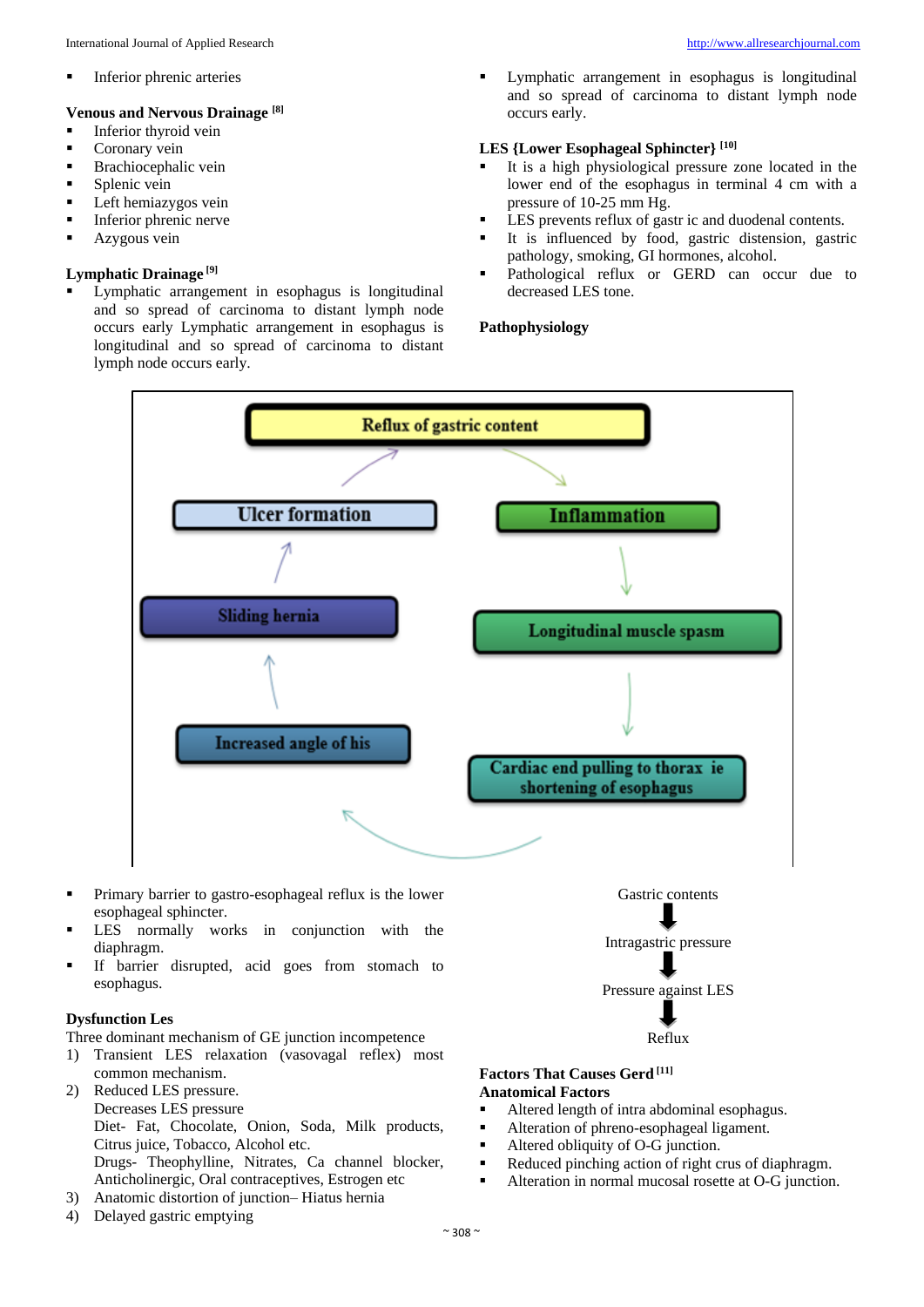#### **Physiological Factor**

- Reduced LES pressure.
- Altered transient relaxation period in LES.
- Reduced esophageal clearance mechanism.
- **•** Delayed gastric emptying due to Diabetes, Neuromuscular block, Gastroparesis, Medications.
- **■** Increased gastric distension and Gastric hyper secretion.

## **Other Factors**

**Diet:** Caffeine, Fatty and spicy foods, Chocolate, Coffee, Tea, Diary products, Citrus, Alcohol, Peppermint

#### **Positions:** Bending, Straining Etc

**External Pressure:** Pregnancy, Tight Clothing, Obesity, Stress, Lifestyle, Smoking Etc

# **Classification [12]**

# **Classification I**

- **·** Symptomatic uncomplicated GERD (NERD- non erosive reflux disease)
- Symptomatic, complicated GERD

#### **Classification II**

- Primary-incompetent LES
- Secondary-Due to surgery/disease

#### **Classification III**

- GERD with sliding hernia
- GERD without sliding hernia

# **Symptoms of Gerd [13]**

## **Esophageal**

- Heartburn(pyrosis)
- Regurgitation
- Fatty dyspepsia
- Water bash
- Belching
- **·** Dysphagia
- Odynophagia
- Haematemesis

#### **Extraesophageal**

- Chronic Cough
- Wheezing
- Shortness of breathe
- Hoarseness
- Sore throat
- Globus sensation
- Epigastric sensation
- Non cardiac chest pain (NCCP)

#### **Gerd Complications Esophageal complication**

- Reflux esophagitis
- Esophageal stricture
- Barrett's esophagus
- Barett's ulcer

#### **Extraesophageal complication**

- Pulmonary manifestation
- **Ent manifestation**

# **Reflux Esophagitis[14]**

Most common complication of GERD.

- Occur in approximately 50% of patients.
- Left untreated –ulcers, bleeding and stricture formation.

#### **Esophageal Stricture**

- Narrowing of the distal esophagus because of long  $$ term chronic acid induced inflammation.
- Typically short and less than 1 cm in length.
- If they are longer other causes, should be sought.
- **EXECUTE:** Further evidence of esophagitis is often seen proximal to the stricture.

# **Barrett's Esophagus [15]**

- It is also called columnar lined esophagus (CLO).
- It is a metaplastic change in the lining mucosa of the esophagus in response to chronic esophageal reflux.
- Damaged area heals in a metaplastic process and abnormal columnar cells replace squamous cells.
- This specialised intestinal metaplasia can progress to dysplasia and adenocarcinoma.
- If the length of metaplasia is more than  $3cm$  on Esophago-gastro-duodenoscopy it called Barrett's esophagus.

# **Barrett's Ulcer [16]**

- Barrett's ulcer is an ulcer in columnar epithelium lined barrett's esophagus at or just above the squamocolumnar junction.
- It is more prone to
	- **Bleeding**
	- Perforation
	- Adenocarcinoma of esophagus

#### **Extraesophageal (Atypical) Symptoms Pulmonary Manifestations**

**1) Chronic Cough**

D is one of the most common cause along with PND and brochial asthma

- Predominantly day time and in standing position.
- Non productive and long standing nature and more than 50% cases are sole manifestation.
- Chest X-RAY No radiological evidences 2) Bronchial Asthma.
- 3) Pneumonia.
- 4) Chronic Bronchitis.
- 5) Chronic Obstructive Pulmonary Disease.
- 6) Idiopathic Pulmonary Fibrosis.

#### **Ent manifestation**

#### **1) Reflux laryngitis**

- Gastric Contents From The Stomach Enters In Larynx, Pharynx And Upper Aerodigestive Tract.
- Mucosal Damage.
- Direct Effect On Mucocilliary Cleareance.
- Vagally mediated reflex.
- 4-10% GERD.

#### **Symptoms**

- **Hoarsness**
- **•** Globus sensation.
- Chronic throat clearing, Vocal fatigue, break.
- Sore throat.
- Neck pain.
- Excessive throat mucus.
- PND.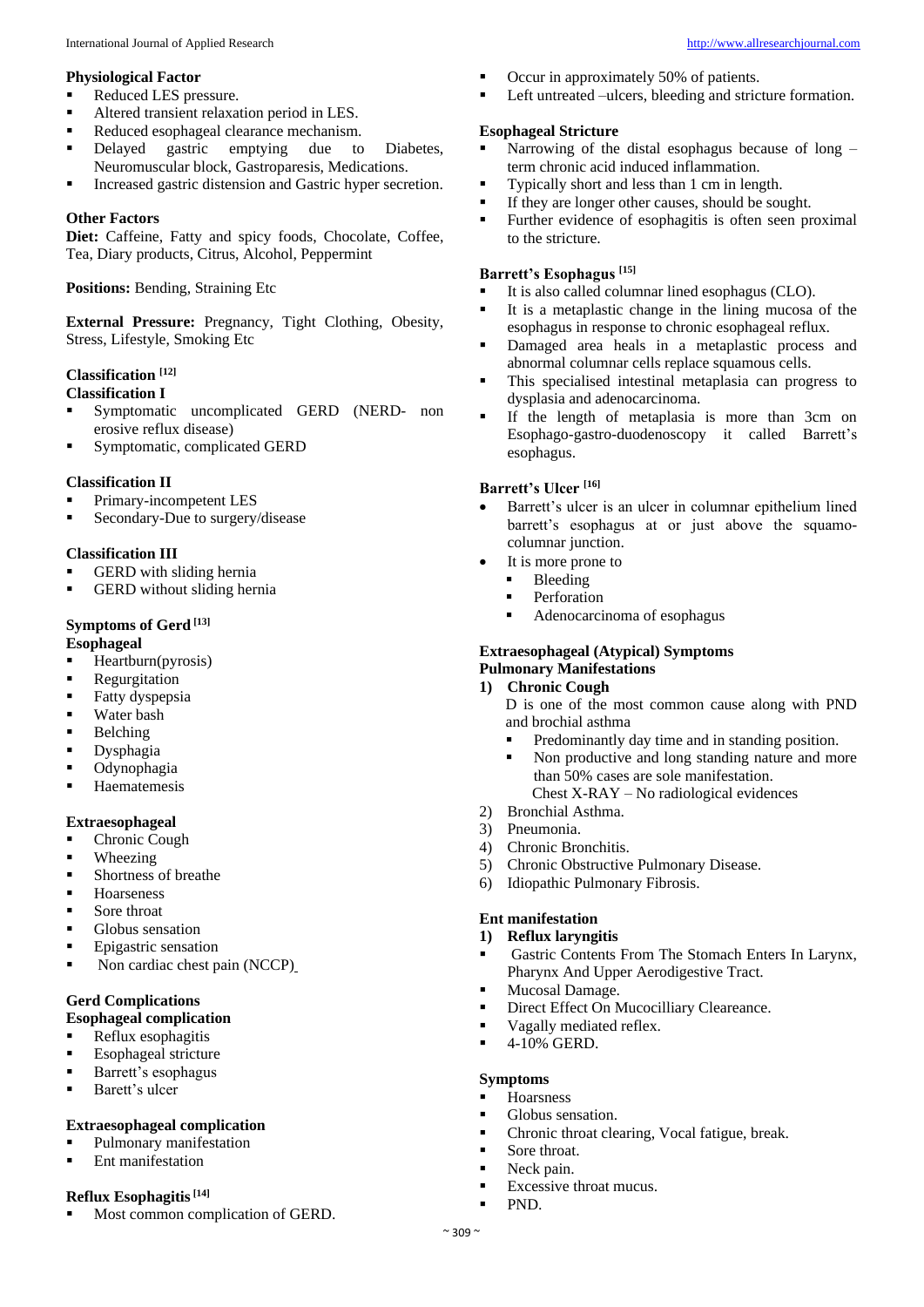- 2) Recurrent Otitis Media.
- 3) Chronic Sinusitis.
- 4) Dental Erosions.

#### **Diagnostic Test For Gerd**

- 1. Endoscopy
- 2. Ambulatory Ph- Monitoring
- 3. Impedence Ph- Monitoring
- 4. Esophageal Manometry

#### **Treatment**

# **Medical therapy**

# **1) Antacids**

- Ouick but short lived relief.
- Neutralize HCL acid.
- **EXECUTE:** Approximately 1/3 patients with heartburn-related symptoms use at least twice weekly.
- Example: gelucil

# **2) Histamine H2- Receptor Antagonists**

- More effective than antacids for relieving heartburn in patients with GERD.
- Faster healing of erosive esophagitis.
- Can use regularly or on advice.
- Example: Cimetadine, famotidine

#### **3) Proton- Pump Inhibitors**

- Better control of symptoms with PPIs and better remission rates.
- Faster healing of erosive esophagitis.
- Example: Esomeroprazole, Omeprazole.

#### **Surgical therapy**

#### **Indication**

- When symptoms are not controlled by vigorous medical treatment.
- Ulceration and stricture formation.
- High grade dysphagia or metaplasia to columnar epithelum.
- If GERD associated with sliding hernia.

#### **Ayurvedic Correlation- Amlapitta [17]**

| Gerd symptoms                           | Ayurvedic symptoms <sup>[7]</sup> |
|-----------------------------------------|-----------------------------------|
| Indigestion                             | अविपाक                            |
| Belching<br>Regurgitation and heartburn | तिक्ताम्लोदगर                     |
| Haematemesis                            | हत्कण्ठदाह                        |
|                                         | अरुचि                             |
|                                         |                                   |

#### **Medications Most Commonly Given**

- *Guduchyadi kashayam.*
- *Drakshadi kashayam*
- *Kamaduga with mouktika.*
- *Sankha vati*
- *Sutasekara rasa.*
- *Amlapittahara loham.*
- *Avipattikara Choorna*
- *Tikthaka ghritam*

# **Do's and Don't in GERD**

# **Do's**

Intake of easily digestable food.

- **•** Intake of small frequent meal.
- Food intake in correct time.
- Yava, amalaki.
- Rice gruel, wheat, barley.
- Green leafy vegetables.
- Lie in head raised supine position.
- Exercise, meditation etc.

# **Dont's**

#### Avoid stress.

- Avoid coffee, tea.
- Avoid heavy food items.
- Avoid hot, fried and spicy food.
- Avoid alcohol, smoking.
- Avoid skipping meals, hotel food.
- Avoid pain killers, steroids etc.

#### **Conclusion**

- GERD occurs when content of stomach frequently flows back into the esophagus normally during waking hours and the erect posture gastric juices may enter. This backward reflux can irritate the lining of the esophagus.
- Life style changes and over the counter medications can decrease the severity of GERD and can prevent it from complications. But some people with GERD may used stronger medications or surgery to ease symptoms.
- Healthy food habits, daily routine and exercise etc, life style can prevent the occurance of GERD
- According to *Ayurveda Pittaprakopa nidana* like *Ahara, Vihara, Manasika hetus* is the main aetiopathogenesis of GERD.
- *Madhura Vipaka* and *Ushna Veerya* drug can be given. *Pathya* and *Nidana Parivarjana* also plays an important role in the management of GERD.

#### **References**

- 1. A concise book of surgery, S. Das,  $7<sup>th</sup>$ edition, Page number 709 to 747.
- 2. Textbook of surgery, Written by sabiston 41th edition, page no 1447.
- 3. Short practise of surgery by Bailey and love's, 25thedition, page number 1009 to 1033.
- 4. SRB'S manual of surgery, by Sriram bhat M, Forward Prakash rao, 3<sup>rd</sup>edition, chapter 19, esophagus, page no 723.
- 5. A concise book of surgery, S.Das, 7<sup>th</sup>edition, Page number 717
- 6. B D Chaurasia Human Anatomy,vol.11, eighth edition, Cbc publishers and distributors, chapter 19, abdominal part of esophagus and stomach, page number 291.
- 7. SRB'S manual of surgery, by Sriram bhat M, Forward Prakash rao, 3rdedition, chapter 19, esophagus, page no718
- 8. SRB'S manual of surgery, by Sriram bhat M, Forward Prakash rao, 3rdedition, chapter 19, esophagus, page no718
- 9. SRB'S manual of surgery, by Sriram bhat M, Forward Prakash rao, 3rdedition, chapter 19, esophagus, page no718
- 10. SRB'S manual of surgery, by Sriram bhat M, Forward Prakash rao, 3rdedition, chapter 19, esophagus, page no719